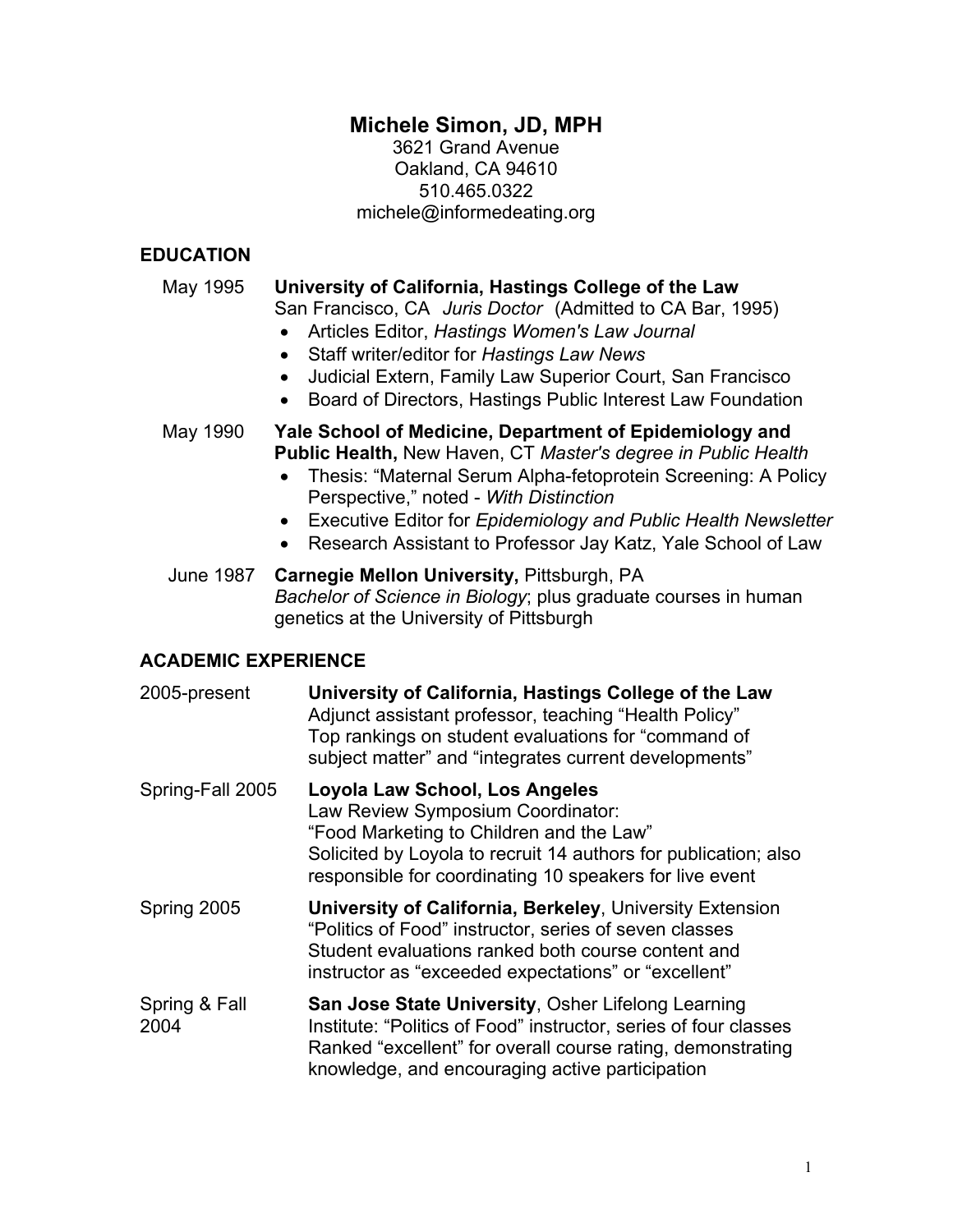| <b>Fall 1999</b> | John F. Kennedy University School of Law, |  |
|------------------|-------------------------------------------|--|
|                  | Walnut Creek CA Adjunct Professor of Law  |  |
|                  | Taught "Gender Bias and the Law"          |  |

### **OTHER EXPERIENCE**

| 2005-present | Rudd Center for Food Policy and Obesity at Yale<br>Consultant on school-based nutrition legislation research                                                                                                                                                               |
|--------------|----------------------------------------------------------------------------------------------------------------------------------------------------------------------------------------------------------------------------------------------------------------------------|
| 2004-present | <b>Public Health Advocacy Institute, Boston, MA</b><br>Consultant on legal strategies in obesity control                                                                                                                                                                   |
| 2003         | <b>Prevention Institute, Oakland CA</b><br>Coordinated the Strategic Alliance for Healthy Food and<br>Activity Environments, a California policy coalition                                                                                                                 |
| 2002-present | Public Health Institute, Oakland CA<br><b>Technical Assistance Legal Center</b><br>Consultant on legal strategies in nutrition advocacy                                                                                                                                    |
| 2000-present | Center for Informed Food Choices, Oakland CA<br>Founder and director of nonprofit that raises awareness<br>about the politics of food; Editor, Informed Eating: A<br><b>Newsletter of Food Politics and Analysis</b>                                                       |
| 1998-present | Consultant, lawyer, writer, and speaker<br>Specializing in nutrition policy, the food industry, and legal<br>strategies in nutrition advocacy and the obesity epidemic                                                                                                     |
| 1997-1998    | <b>Physicians Committee for Responsible Medicine,</b><br>Washington DC and San Francisco CA<br>Policy analyst for non-profit organization advocating disease<br>prevention through better nutrition; developed strategies for<br>improving government nutritional policies |
| 1994-1996    | Lieff, Cabraser, Heimann & Bernstein, San Francisco CA<br>Associate in law firm specializing in plaintiffs class actions such<br>as toxic tort and product liability; cases included breast implants,<br>chemical exposure, and tobacco (Castano national litigation)      |

#### **BOOKS AND ACADEMIC PUBLICATIONS**

*Appetite for Profit: How the Food Industry Undermines Our Health and How to Fight Back* (Nation Books: forthcoming, fall 2006)

Simon, M and Fried, E, "State Laws on School Vending: A Progress Review and Call to Action" (under review)

Simon, M. "Food Marketing to Children and the Law: An Introduction," Loyola of Los Angeles Law Review, *forthcoming*, 2006.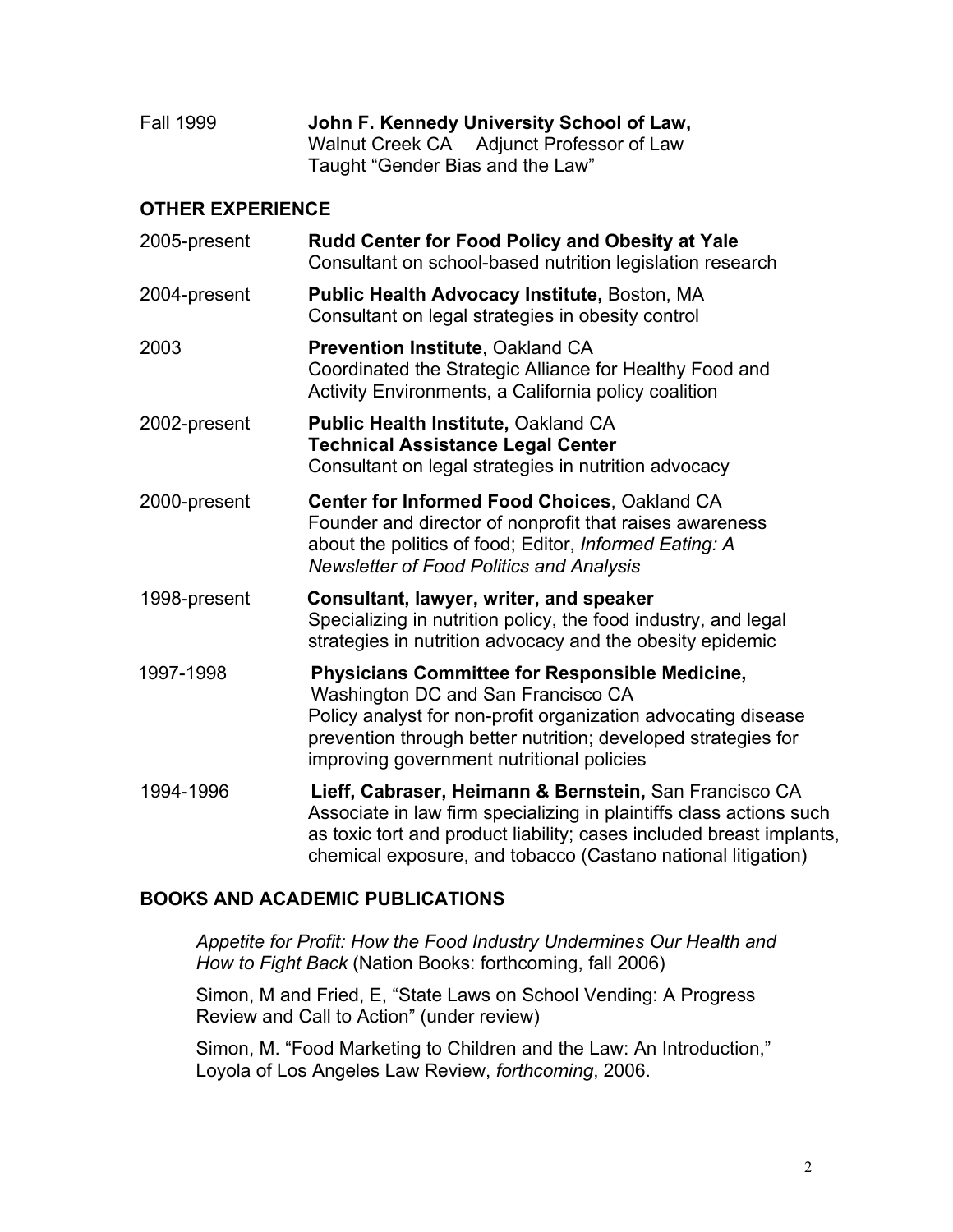Simon, M. "Can Food Companies be Trusted to Self-Regulate? An Analysis of Corporate Lobbying and Deception to Undermine Children's Health," Loyola of Los Angeles Law Review, *forthcoming*, 2006.

Mikkelsen L, Simon M, Cohen L, Van Wert J. "Environmental and Policy Approaches to Promoting Healthy Eating and Activity Behavior." Report prepared for The California Endowment, with Prevention Institute, July 2003.

Mikkelsen L, Simon M, Cohen L. "Health Education Approaches to Promoting Healthy Physical Activity and Nutrition Habits." Report prepared for The California Endowment, with Prevention Institute, July 2003.

Simon M. "Still Cloudy, With Little Chance of Clearing: FDA's Proposed Rule on Structure/Function Claims for Dietary Supplements," *Hastings Women's Law Journal,* Winter 2000.

Haapapuro ER, Barnard ND, and Simon M. "Animal Waste Used as Livestock Feed: Dangers to Human Health," *Preventive Medicine*, Vol. 26, 1997.

Simon M. "The Silicone Gel Breast Implant Controversy: The Science Surrounding the Regulation and Litigation," *Journal of Products and Toxics Liability*, Vol. 17, No. 2, 1995.

#### **SELECTED OTHER PUBLICATIONS**

In Fact item on Clinton and Soda Industry, *The Nation*, June 26, 2006

"Soda Deal with Clinton Foundation Latest PR Stunt," *CommonDreams.org*, May 5, 2006

"Fast Food, Still Bad," *New York Times*, April 23, 2006 (letter)

"Suing the Pants off SpongeBob," *Alternet*, February 1, 2006

"McDonald's Labeling Scheme: Not Lovin' It," *Alternet*, November 5, 2005

"Big Food Touts Responsible Marketing to Kids, but is it true," *Food for Good*, November 2005

"Big Food's 'Health Education,'" *San Francisco Chronicle*, September 7, 2005

"Big Soda's Publicity Stunt," *Alternet,* August 29, 2005

"Government Abandons Children to Big Food," *Alternet*, July 22, 2005

"The Junk Food Lobby Wins Again," *Alternet*, June 17, 2005

"Kraft's Two-Faced Ad Policy," *Mothering*, May/June 2005

"MyPyramid, Inc: Federal Nutrition Guide Hijacked by Food Giants," *Ascribe Newswire,* April 25, 2005

"Food Giants on the Run: Industry Rewrites Laws to Avoid Liability," *CorpWatch*, March 21, 2005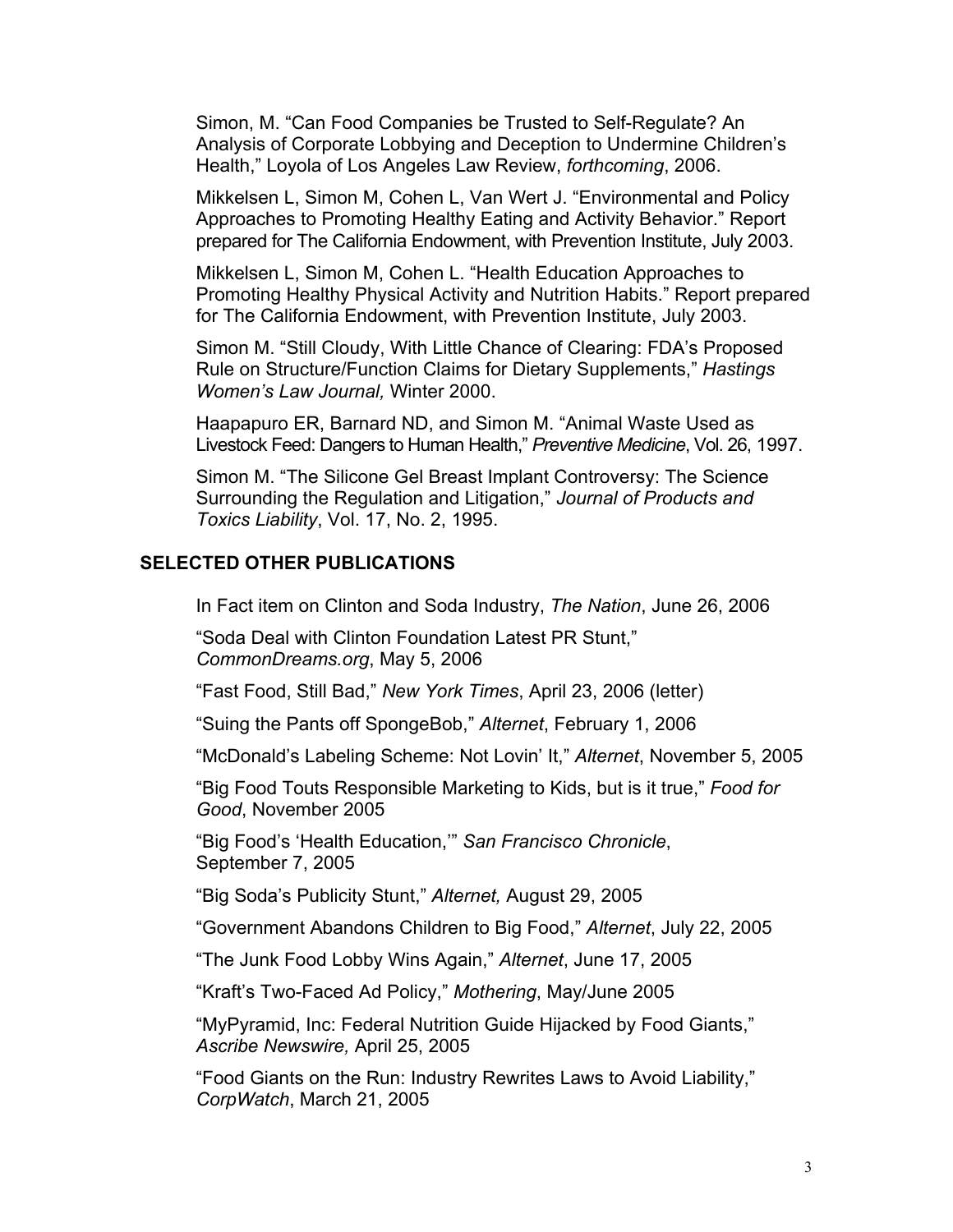"Junk Food's Health Crusade," *Multinational Monitor*, March/April 2005

"Consumer Deception Exposed," *VegNews*, March/April 2005

"Thirst for Profit: The Battle over Soda Vending Machines in Schools," *Mothering*, March/April, 2005

"Why Uncle Sam Won't Tell You What Not to Eat," *San Francisco Chronicl*e, January 19, 2005

"Super-sized PR: McDonald's Nutri-washing Campaign," *VegNews*, January/February 2005

"Making Schools Safe from the Dairy Industry," *VegNews,*  November/December 2004

"Strange Bedfellows Sell Out Schoolchildren's Health," *Ascribe Newswire*, September 27, 2004

"Get Rid of those Empty Calories with 'Nutri-wash,'" *San Francisco Chronicle*, September 8, 2004

"Back To School -- Junk Food Equals Big Profits, Minus Healthy Kids," *Pacific News Service*, September 3, 2004

"Obesity Summit: Food Industry Love Fest," *VegNews*, September/October 2004

"Uncle Sam's Obesity Rx: Small Steps and Counting Calories," *VegNews,*  July/August 2004

"Washington Wages Super-Size Effort to Weaken WHO Report," *Pacific News Service*, May 7, 2004

"'Big Food' Lawsuits Can Help Trim America's Waistline," *Pacific News Service*, April 1, 2004

"Is Junk Food the Next Tobacco? Using the Law to Take on Big Food," *VegNews*, March/April 2004

"Low-carb Means High Profits for Food Giants," San Francisco Chronicle, January 23, 2004

"Real Reasons to Be Mad About Beef," TradingCharts.com, January 22, 2004

"Food Fight: Book Review," *VegNews*, November/December 2003

"Is Junk Food the Next Tobacco?" *Oakland Tribune*, June 8, 2003

"Fat Land: Book Review," *VegNews*, May/June 2003

"Fast Food Nation: Book Review," *VegNews*, April 2001

"Organic Standards, Round Two," *WholeFoods.com*, June 2000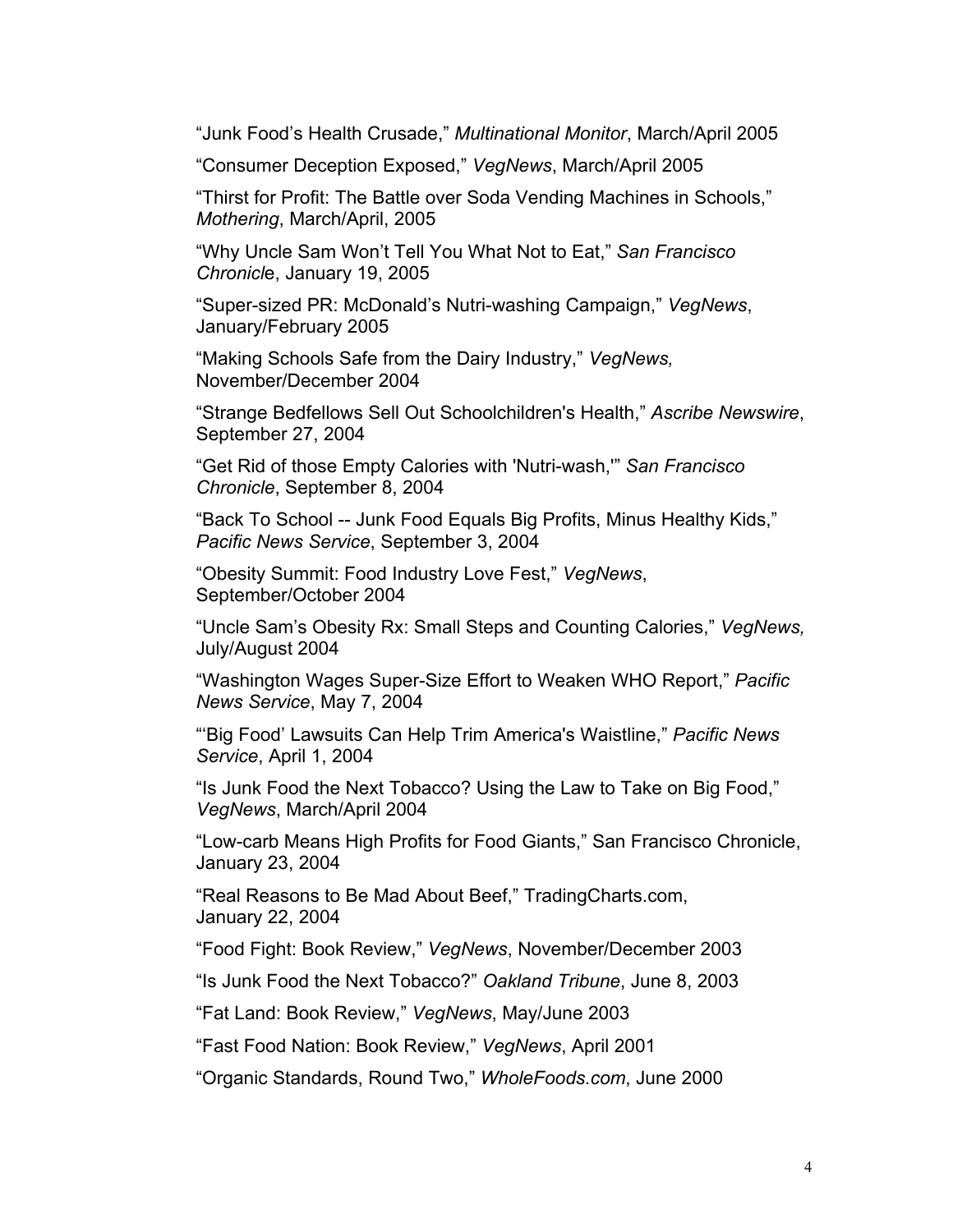"New Dietary Guidelines Proposed Amidst Controversy," *WholeFoods.com*, May 2000

"Hog Factory Farming: Lagoons or Environmental Menace?" *WholeFoods.com*, July 1999

"High-Tech Food Fight: The Controversy Surrounding Genetically Engineered Foods," *New Age*, March/April 1999

"The Politics of Meat: How Big Business Influences Government Policy and our Food Choices," *The EarthSave Newsmagazine*, Fall 1998

"School Lunch is Mostly Junk; Children Served a Plate of Fat Despite Government Dietary Guidelines," *Pacific News Service*, August 1998

"Veggie Libelous: Free Speech at Stake in Oprah Winfrey Trial," *Knight Ridder Newspapers*, January 1998 (op-ed)

 Various letters to the editor published in newspapers such as the *Washington Post*, the *San Francisco Chronicle*, the *San Jose Mercury News*, and *USA Today*. 1997-present.

#### **SELECTED LECTURES AND TESTIMONY**

| April 2006       | "Politics of Childhood Obesity:" How Food Companies<br>Target Kids and Undermine Nutrition Policy," Tulane<br>University School of Public Health and Tropical Medicine                                                                   |
|------------------|------------------------------------------------------------------------------------------------------------------------------------------------------------------------------------------------------------------------------------------|
| March 2006       | "How Big Food Resists Government Regulation:<br>Corporate Spin in the Obesity Debate," University of<br>California, Berkeley, Food Politics Lecture Series<br>(Introduced by Marion Nestle)                                              |
| October 2005     | "Can Food Companies be Trusted to Self-Regulate? An<br>Analysis of Corporate Lobbying and Deception to Undermine<br>Children's Health," Loyola Law School, Symposium on Food<br>Marketing to Children and the Law (Also moderated panel) |
| September 2005   | "State Legislation and Obesity," Third Annual Conference on<br>Legal Approaches to the Obesity Epidemic, Northeastern<br>University School of Law                                                                                        |
| August 2005      | Comments Submitted to the Federal Trade Commission,<br>"Marketing, Self-Regulation and Childhood Obesity" (2 <sup>nd</sup> set)                                                                                                          |
| <b>July 2005</b> | Oral Remarks at Federal Trade Commission workshop,<br>"Marketing, Self-Regulation and Childhood Obesity"                                                                                                                                 |
| <b>July 2005</b> | Comments Submitted to the Federal Trade Commission,<br>"Marketing, Self-Regulation and Childhood Obesity"                                                                                                                                |
| October 2004     | "Is Junk Food the Next Tobacco?" University of California,<br>Hastings College of the Law                                                                                                                                                |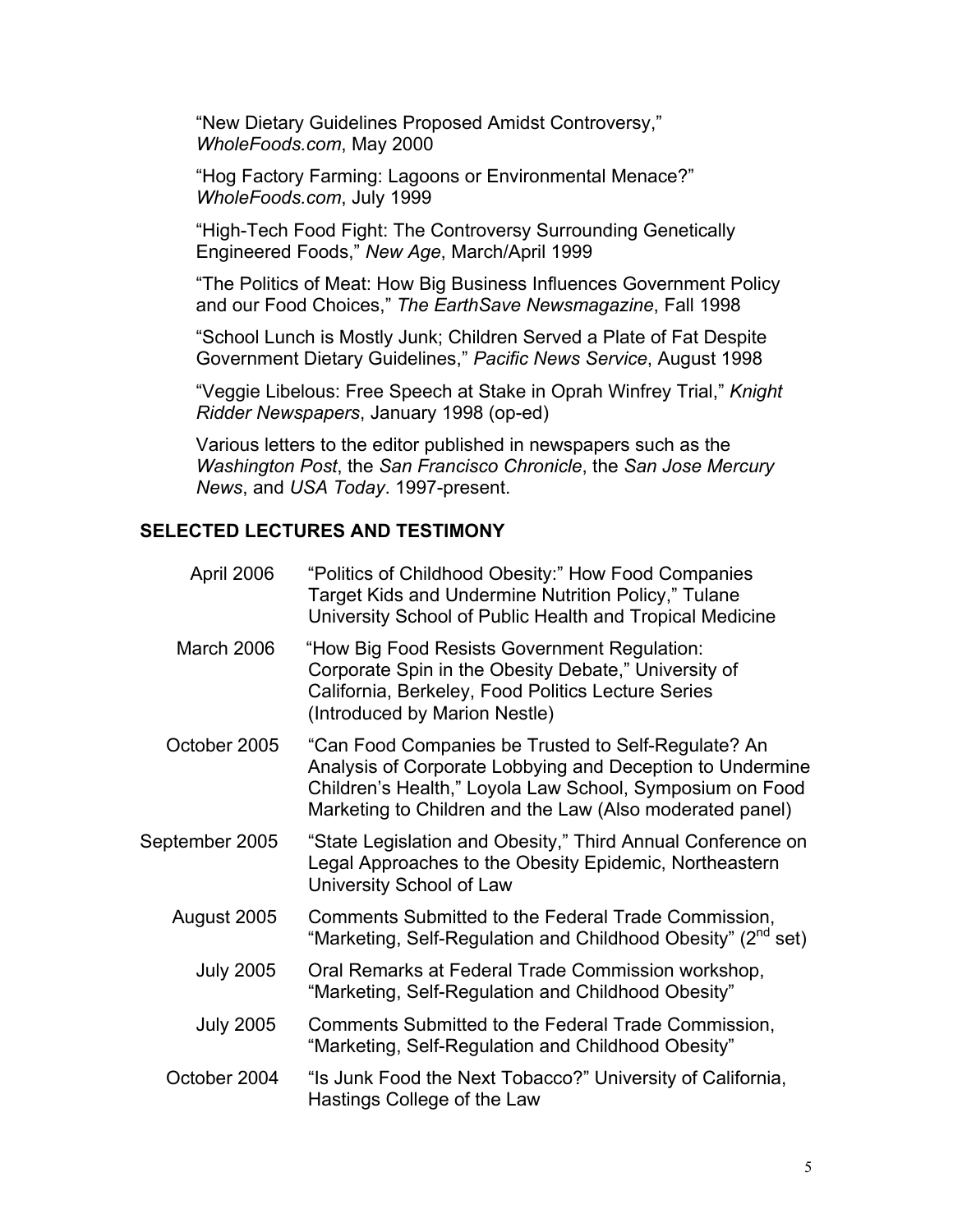| October 2004      | "Politics of Food Safety," Concert & Lecture Series, City<br>College of San Francisco                                                                                                        |
|-------------------|----------------------------------------------------------------------------------------------------------------------------------------------------------------------------------------------|
| September 2004    | "Is Junk Food the Next Tobacco?" NYU School of Law                                                                                                                                           |
| September 2004    | "State Nutrition Legislation" and "Food Industry Lobbying,"<br>Second Annual Conference on Legal Approaches to the<br>Obesity Epidemic, Northeastern University School of Law                |
| September 2004    | "Politics of Nutrition," City College of San Francisco                                                                                                                                       |
| August 2004       | "Federal and State Nutrition Legislation," California Nutrition<br>Network Social Marketing Conference, Sacramento CA                                                                        |
| May 2004          | "Politics of Global Obesity," EF International, Mills College                                                                                                                                |
| May 2004          | Testimony in opposition to AB 1909, a bill to ban obesity-<br>related lawsuits against the food industry, Assembly<br>Committee on Judiciary, California Legislature                         |
| May 2004          | "Politics of Nutrition," University of California, Berkeley,<br>graduate student study group on food politics                                                                                |
| April 2004        | "Politics of Nutrition," University of California, Berkeley,<br>School of Public Health, Public Health Nutrition                                                                             |
| March 2004        | "Politics of Obesity: Taking on the Junk Food Industry,"<br>Society of Certified Nutritionists, Berkeley CA                                                                                  |
| November 2003     | "Politics of Nutrition and Is Junk Food the Next Tobacco,"<br>McDougall Wellness Center, Santa Rosa CA                                                                                       |
| October 2003      | "Fast Food, Junk Food: Impacts on People and Planet,"<br>Planet on Our Plate, Stanford University CA                                                                                         |
| October 2003      | "Is Junk Food the Next Tobacco? How Nutrition Advocates are<br>Using the Law to Take on the Food Industry," World Vegetarian<br>Day Celebration, San Francisco CA                            |
| October 2003      | "Politics of Nutrition," Starr King School of Ministry, Berkeley CA;<br>member Graduate Theological Union                                                                                    |
| August 2003       | "Strategic Alliance for Healthy Food and Activity Environments,"<br>California Project LEAN (Leaders Encouraging Activity and<br>Nutrition) Annual Meeting, Sacramento CA                    |
| August 2003       | "Local Strategies for Healthy Eating Environments," California<br>Nutrition Network Social Marketing Conference, Sacramento CA                                                               |
| <b>March 2003</b> | "Politics of Nutrition," Vegan Healthy Eating Program, University<br>of California San Francisco Medical School; affiliated with Dr.<br>Dean Ornish's Preventive Medicine Research Institute |
| January 2003      | "Politics of Nutrition," Stanford Vegan Action, Stanford University                                                                                                                          |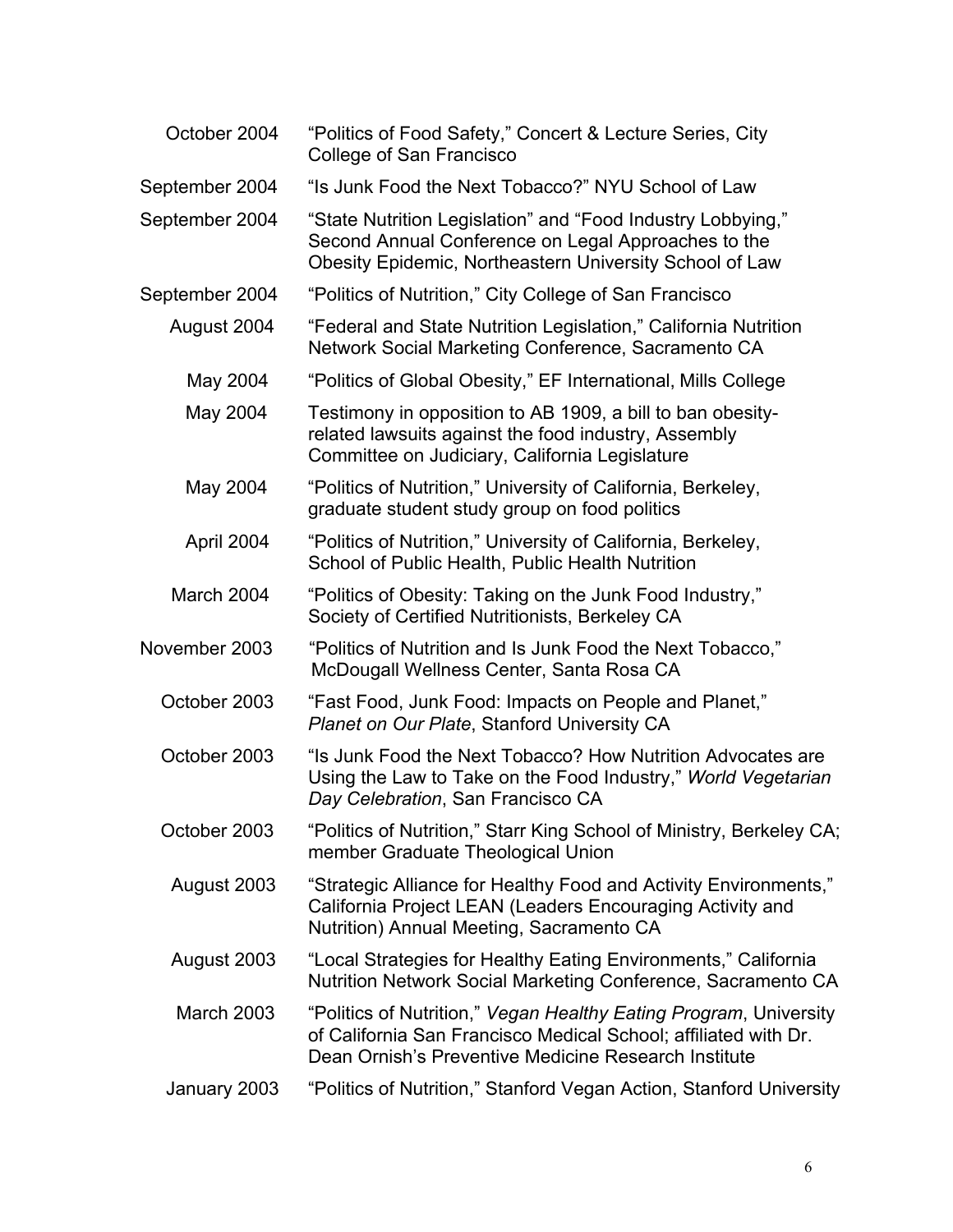| November 2002    | "Politics of Nutrition," San Francisco State University,<br>Environmental Health; graduate course quest lecture |
|------------------|-----------------------------------------------------------------------------------------------------------------|
| June 2002        | "Politics of Nutrition," EarthSave New York's Taste of Health<br>Festival, New York City                        |
| <b>July 2001</b> | "Politics of Nutrition" and "Junk Food Nation," Vegetarian<br>Summerfest, Pittsburgh PA                         |
| <b>July 2000</b> | "Politics of Nutrition" and "Politics of Food Safety," World<br>Vegetarian Congress, Toronto, Canada            |

## **SELECT MEDIA APPEARANCES AND PRODUCTIONS**

| <b>July 2006</b> | Morning Show, KPFA Radio                                                                                  |
|------------------|-----------------------------------------------------------------------------------------------------------|
| May 2006         | On the Media, National Public Radio                                                                       |
| May 2006         | Flashpoints, Pacifica Radio                                                                               |
| May 2006         | Nutrition on the Line, WOOL FM, Vermont                                                                   |
| February 2006    | KTVU News segment on school food                                                                          |
| February 2006    | Beyond Organic, nationally syndicated radio                                                               |
| December 2005    | Healthstyles, WBAI, New York City                                                                         |
| September 2005   | Healthstyles, WBAI, New York City                                                                         |
| <b>June 2005</b> | A Distant Shore, WHUS, University of Connecticut                                                          |
| May 2005         | Public Affairs Hour, KPCW, Salt Lake City (NPR affiliate)                                                 |
| November 2004    | "The Ethics of Eating", City Visions, KALW, San Francisco                                                 |
| October 2004     | Marcy Smothers Show, KSRO, Sonoma County, CA                                                              |
| September 2004   | Vegetarian Stew, KAFM, Grand Junction, Colorado                                                           |
| August 2004      | "Low-carb Diets," City Visions, KALW, San Francisco                                                       |
| April 2004       | Healthful Living, KPOO, San Francisco                                                                     |
| February 2004    | ViewPoint, KWMR, Community Radio for West Marin                                                           |
| April 2002       | "The American Diet and Eating Culture," City Visions, KALW<br>(panel with Marion Nestle)                  |
| October 2001     | "Food for Thought: Nutrition and Healthy Kids," Making<br>Contact, nationally syndicated                  |
| February 2001    | "Milk, Meat, and Money," Making Contact                                                                   |
| <b>June 2000</b> | "Factory Farming," Terra Verde, KPFA                                                                      |
| September 1999   | "What's for Lunch? Surplus Agriculture and School Meals,"<br><b>Making Contact, nationally syndicated</b> |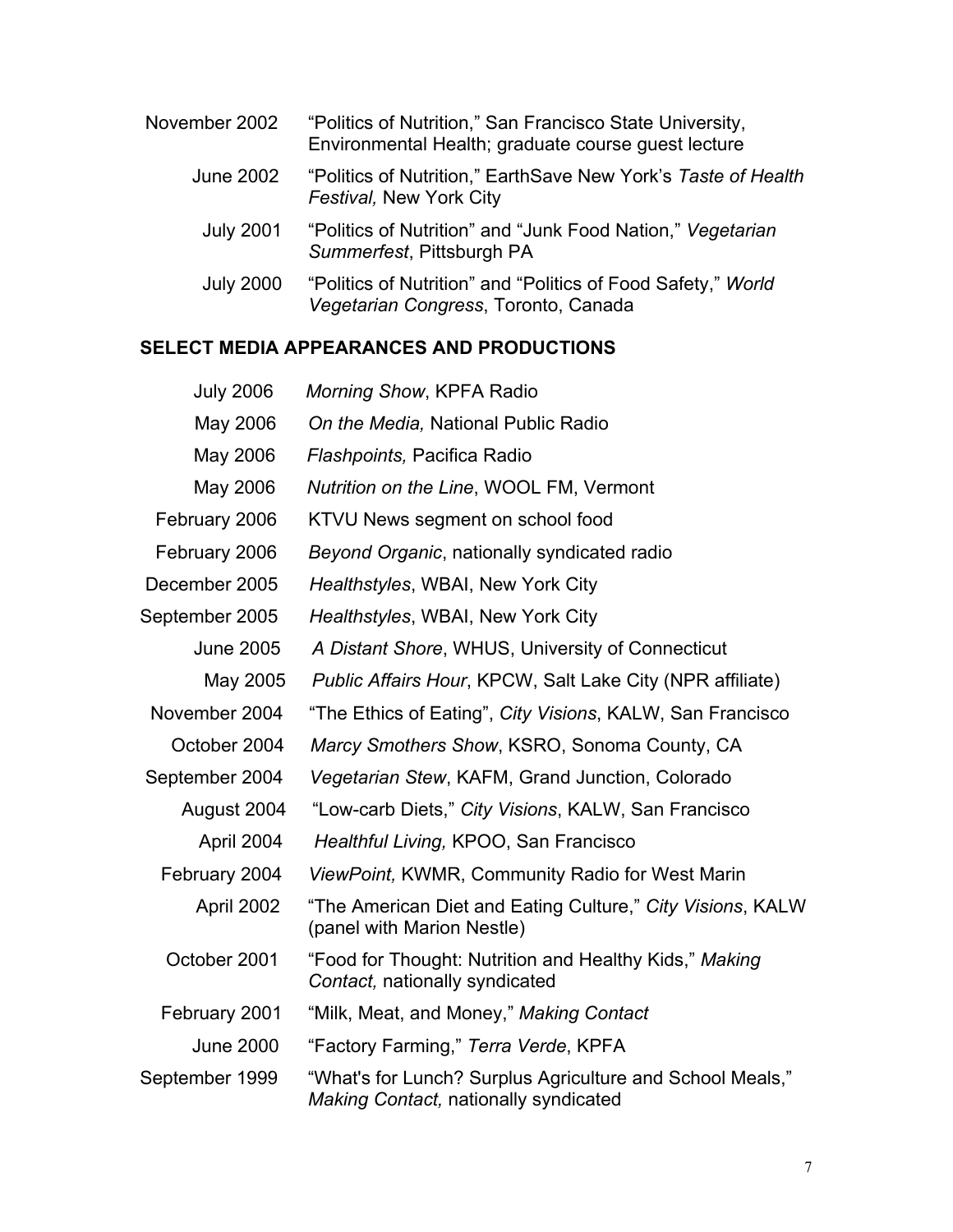## **ARTICLES INTERVIEWED FOR, QUOTED IN**

- "Five Foods to Fear," Time.com, June 7, 2006
- "Is the American Heart Association Pulling its Troops Out of State Beverage Fights?," Corporate Crime Reporter, June 1, 2006
- "How Bill sealed the soda deal," *TIME,* May 15, 2006
- "Soda guidelines could go flat," *United Press International*, May 10, 2006
- "Junk-Food Pushers on Defensive as Kids' Advocates Push Back," *The New Standard*, May 8, 2006
- "Fighting for Fitness," *Edutopia,* December/January 2006
- "Time to get tough on soda pop," *Seattle Times*, September 12, 2005
- "California says 'no' to junk-food sales in schools," *Christian Science Monitor*, September 6, 2005
- "Soft-drink industry issues new school policies," *Advertising Age,*  August 17, 2005
- "Food marketers' self-regulation called a failure," *Advertising Age*, July 16, 2005
- "Nickelodeon jumps on health-food bandwagon," *New York Post*, July 14, 2005
- "Showdown looms on food advertising to children," *FoodProcessing.com,*  June 27, 2005
- "The food pyramid scheme," *Salon,* April 21, 2005
- "Now serving no trans fat!" *Salon*, March 7, 2005
- "Food industry touts more healthful fare, but is it?" *San Diego Union-Tribune*, February 13, 2005
- "School Food Revolution," *American School Board Journal*, January 2005
- "School lunch bill targets obesity," *Boston Globe*, October 25, 2004
- "Political Science," *Food Systems Insider*, May 2004
- "PepsiCo gets fatter, so do we," *San Francisco Chronicle*, October 8, 2003
- "Consumer groups face big foe in food fight," *Rocky Mountain News*, July 24, 2003